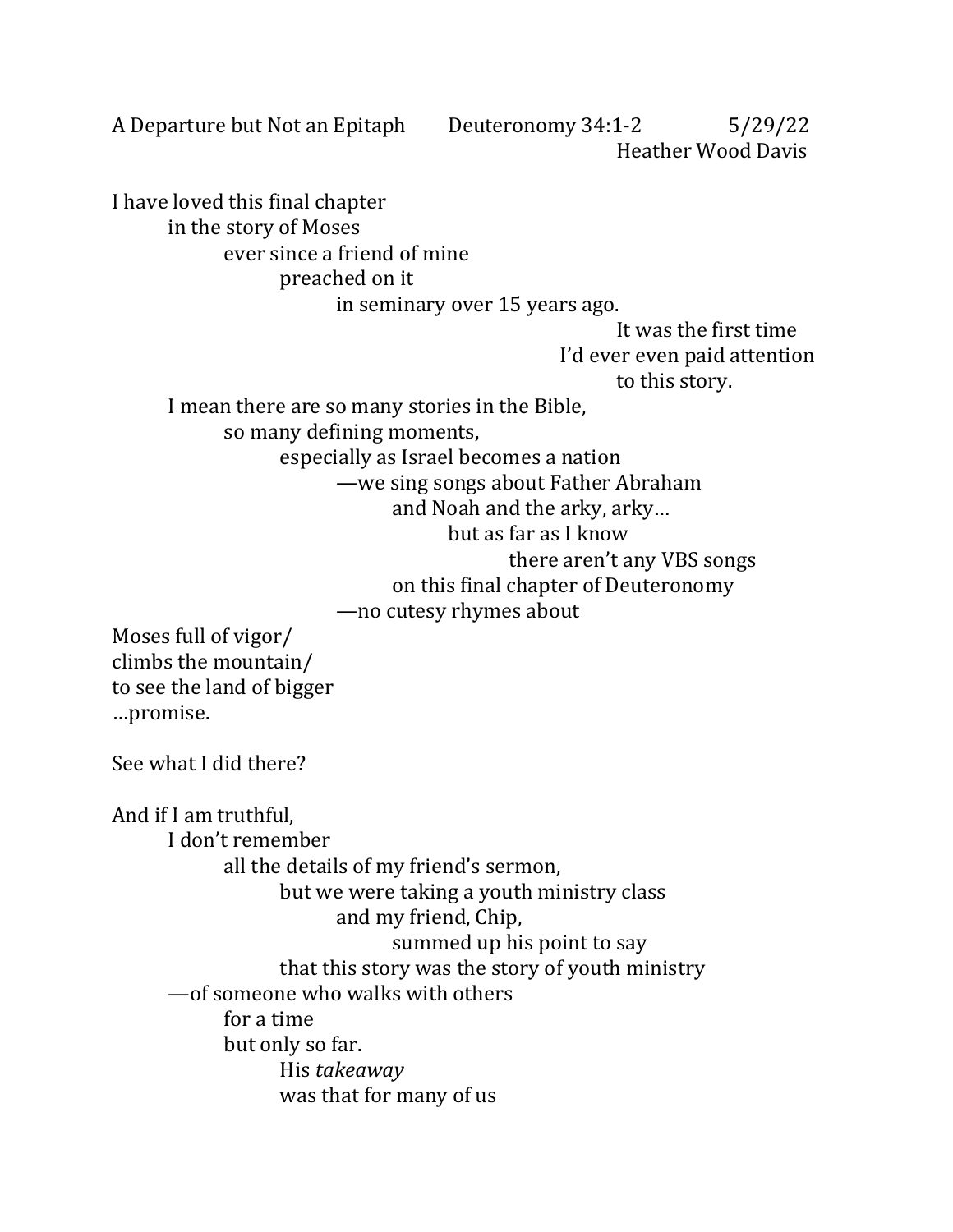who would soon be applying for jobs to work with youth in churches was that we'd have these youth for just a few short years just a small amount of time in comparison to their years ahead a small amount of time to make relationships, to build on a good foundation and then send them on these babies disguised as high schoolers we the church would send them out into the world to be the face of the Lord we love and serve.

## But *this*,

this story of Moses is for more than just youth ministers. It is for all ministers. It is for all parents. It is for any Chrisitan really, any faithful person, who dares to hope that what they do today, might help prepare for the bigger and fuller promise of tomorrow. The land of milk and honey. The promise that *the where* of right now is not *the where* in which you will stay

—the promise that there is always

there is **more** room and space,

**more** grace,

there is **more** abundance,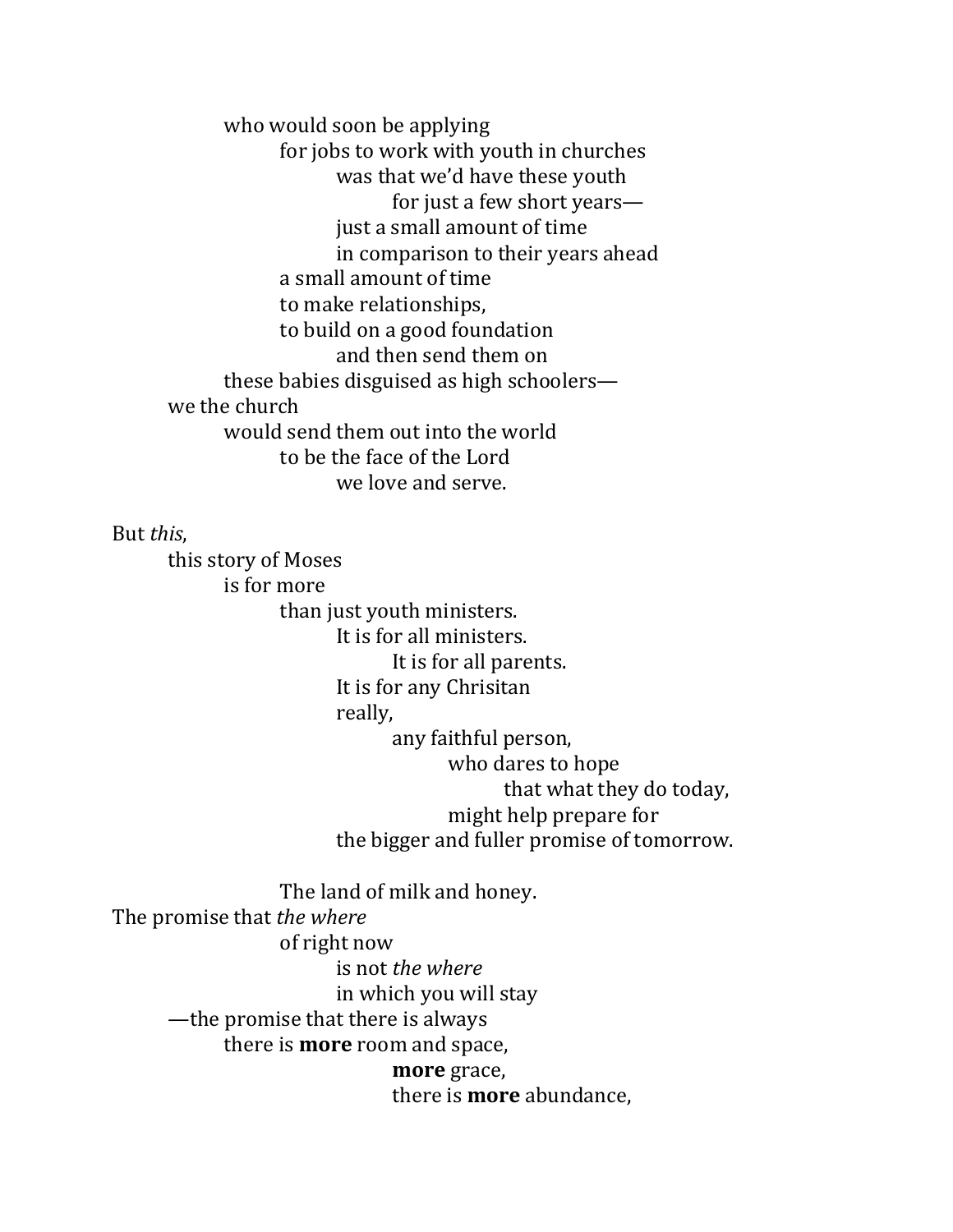there is **more** hope.

Martin Luther King, Jr. ended his *Dream* speech, quoting this Moses story from the Lincoln Memorial in 1968. "That great modern-day prophet used the story of Israel's first great prophet to speak of hope and faith to a people who needed both. [This] story can continue to speak to [us] today, who, even in the midst of disappointment, live by faith in the God of Moses, the God who does indeed fulfill promises."<sup>1</sup> Moses is Israel's greatest prophet. The story tells us, "never since, has there arisen a prophet in Israel like Moses, whom the Lord knew, face to face. He was unequaled…" I don't know many leaders that we would say, he or she was unequaled, do you? Sure, we have our favorites but still, what a title! What made Moses a great leader? It wasn't that he was flawless, in fact, far from it. Moses, you remember, had a temper. Early on, as a young man, he saw an Egyptian beating a Hebrew slave and Moses killed the Egyptian

—murdered him. And then he fled.

<sup>1</sup> Kathryn M. Schifferdecker[, https://www.workingpreacher.org/commentaries/revised-common-lectionary/ordinary-](https://www.workingpreacher.org/commentaries/revised-common-lectionary/ordinary-30/commentary-on-deuteronomy-341-12-2)[30/commentary-on-deuteronomy-341-12-2](https://www.workingpreacher.org/commentaries/revised-common-lectionary/ordinary-30/commentary-on-deuteronomy-341-12-2)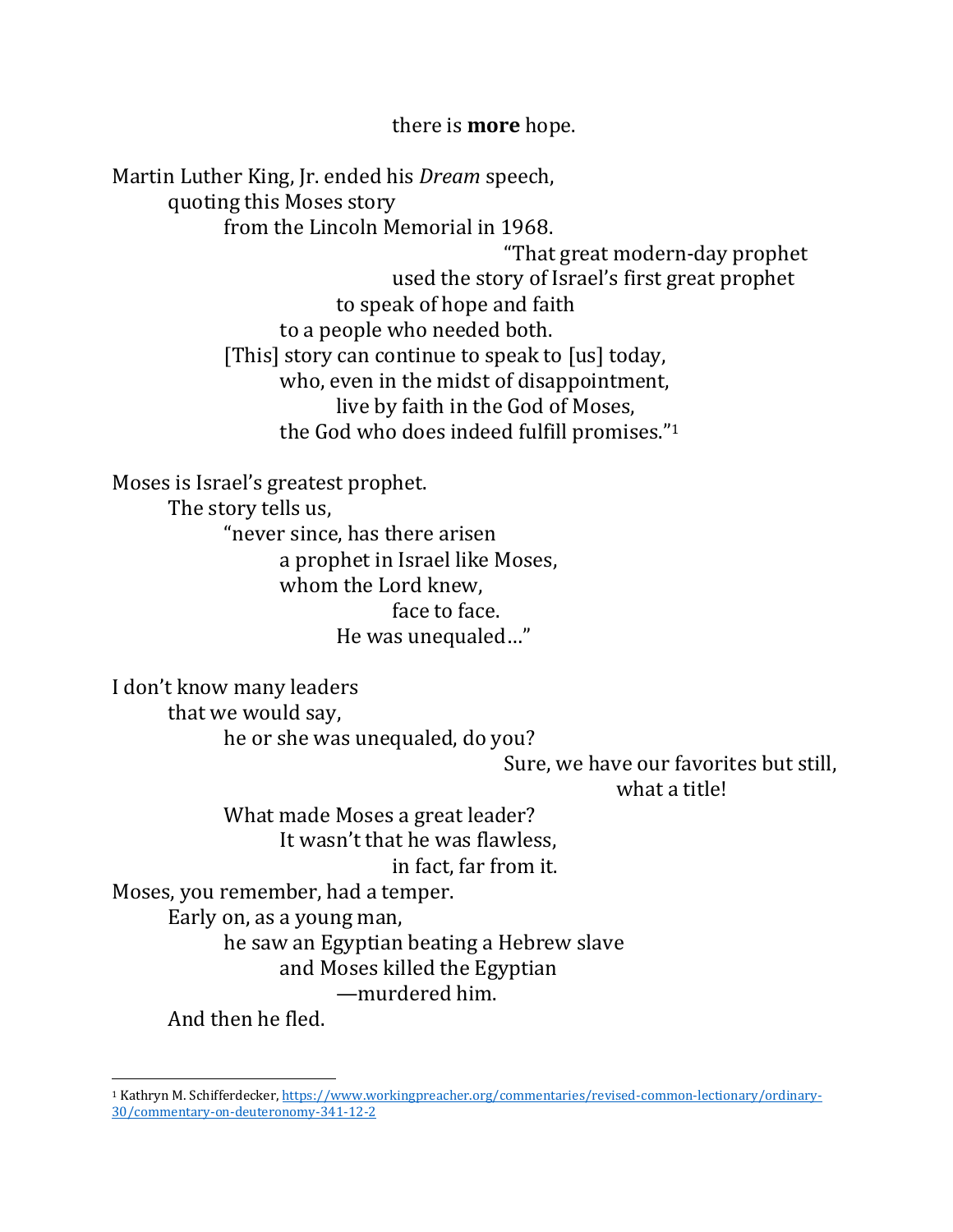But still, he is the leader of leaders. Though there is much scholarly debate about Moses why only viewed the promised land from afar, it seems Moses' temper is likely what sealed his non-entrance into the land God had prepared for God's people.

You should just remember

that Moses wasn't a perfect person. Moses had flaws. He got cranky leading God's people for 40 years through the wilderness. Moses wasn't the perfect leader. In fact, there is no such thing as a perfect leader. Which means it wasn't really Moses' character or personality or even behavior that bestowed the title of greatest prophet ever.

You know about Stephen Covey's, 7 Habits of Highly Effective Leaders, don't you? Covey's work is designed around habits and corresponding principles. The habit as an effective leader might be that you are proactive and that means your guiding principle is you understand responsibility and initiative.

I'm not sure I'd count Moses as proactive —he understood the responsibility but totally resisted his role as a leader at first. Remember how he came up with excuses to convince God to find someone else to be a leader?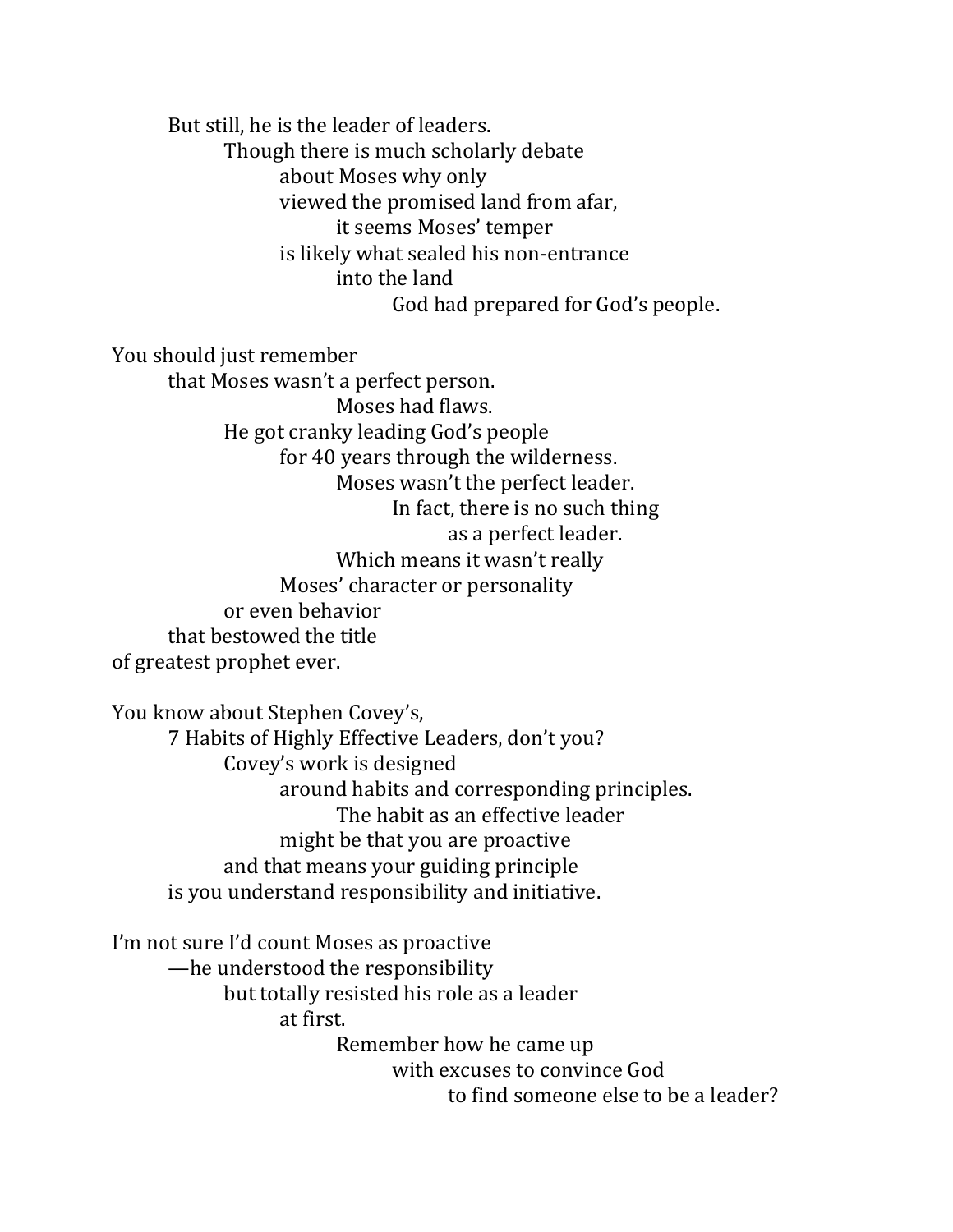Covey also points out a highly effective leader has the habit of beginning and ending with the mind. That guiding principle means you have vision and values. Maybe we can give Moses this one —after all Deuteronomy tells us that even at 120 years old Moses's sight was unimpaired and his vigor had not abated!

My favorite Covey habit is Sharpen the Saw, which is the principle of renewal the understanding that in order to maintain and increase effectiveness, we need to renew ourselves, mind, body, and spirit. How many times did Moses remind the people of Israel of their need for renewal that if they just followed God,

> if they'd keep the covenant God set before them?

The answer is lots.

This serves as my summary of the rest of the Old Testament, sharpen the saw; renew thyselves by remembering who you are and whose you are.

But the point to take away here is that Moses is known as the greatest of leaders who led the people of Israel on this extraordinary journey. He was a leader par excellence. And he is awarded this title, not for any other reason than, he was one who knew God face to face.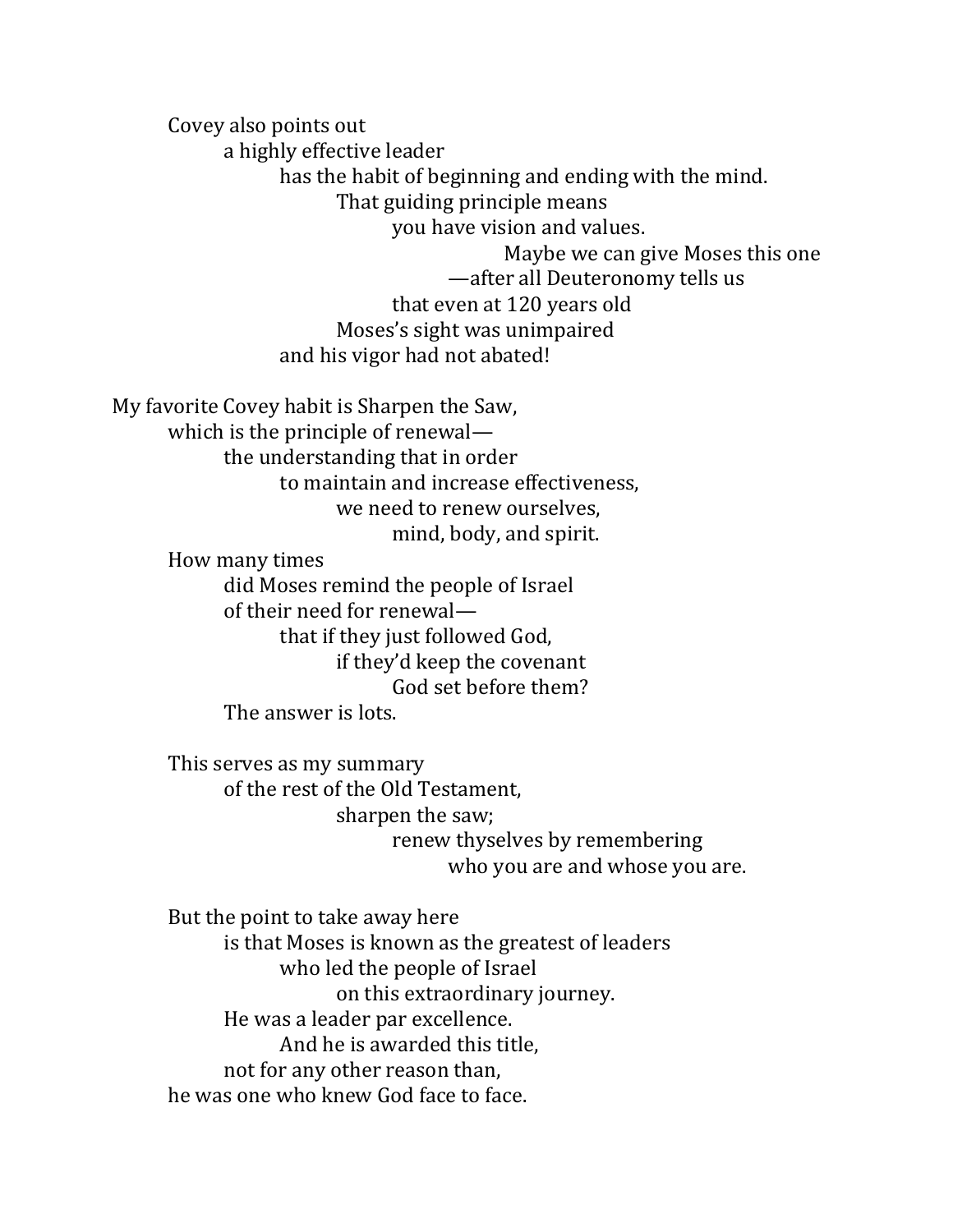Now as Christian readers of this story it holds more for us than just the encounter of going up the mountain and being in the presence of God. Because as Christians, we've heard Jesus say, because you know me, you know my Father; we've heard Jesus say, when you help a brother or a sister in need, it is like you are helping me. When you are quick to be present with a friend in grief, well, it is like you are my presence with them. If you do something in my name, it is like I am the one doing it. This is my short summary of the New Testament.

So as Moses knew God face to face and Christ tells us seeing him equals seeing God, this means we are given the opportunity to live out our lives as though God were there, present, active, living.

> We are given the opportunity to believe that we were the very hands and feet of the Lord, and holding on to this promise, means there have been many of us who have beheld the face of God.

Today I want to talk about just one, just one more leader who, like Moses, has known God face to face.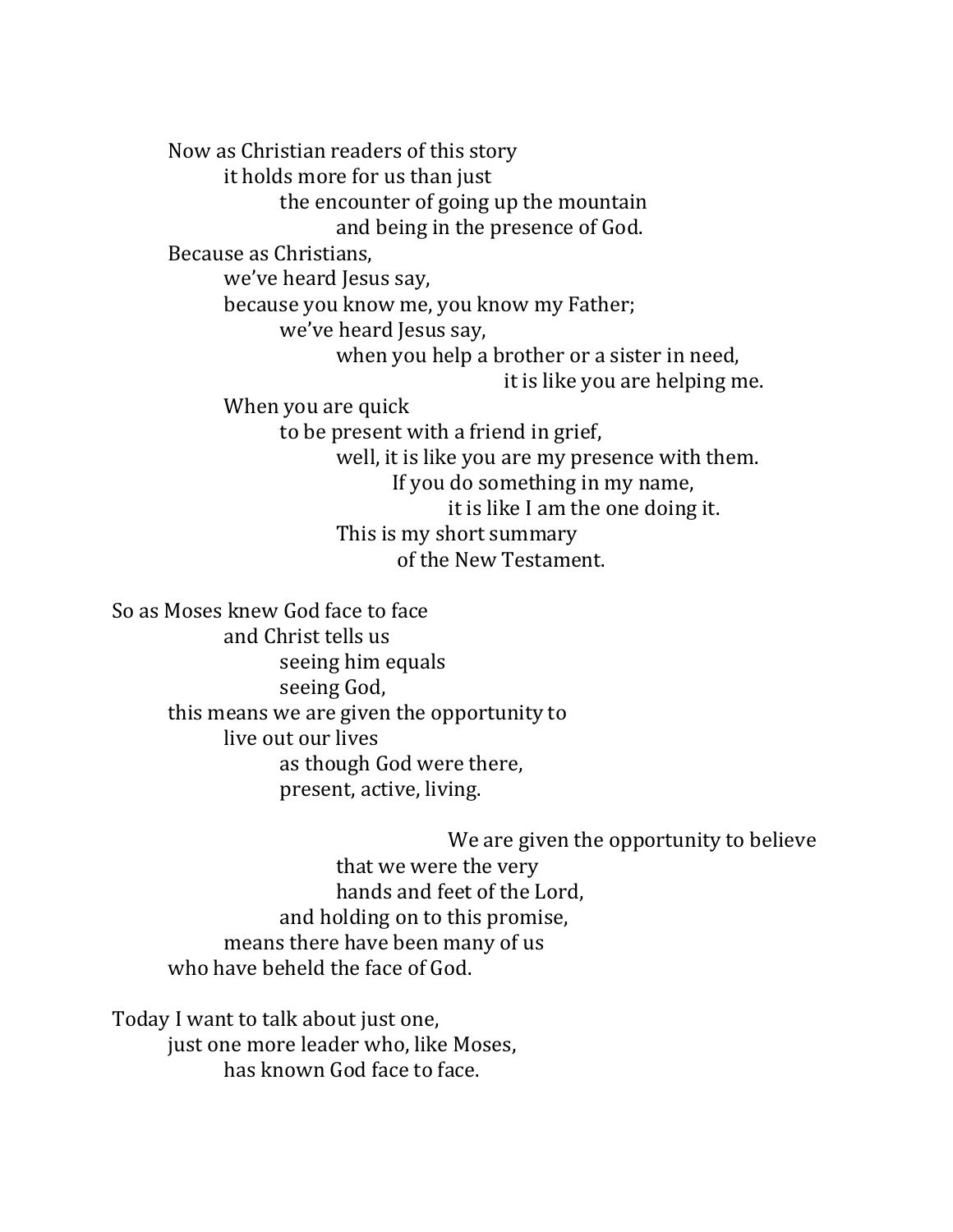As Whit spoke his benediction last week, this story of Deuteronomy popped into my head. I listened to Whit say, "this is not about me" … and I thought that is something a good leader says. That is something that a good leader, who journeyed with the people would say.

That is something that a leader says, who has held our babies and the font and table of Wednesday Night Supper. Who has sent those big babies disguised as high schoolers out into the world.

A leader who has seen the face of God as he helped us lay our loved ones to rest; who has sung, For All the Saints and Great is Thy Faithfulness with a lump in his throat for us and with us.

Whit said,

this is not about me. And he is right. The church is people, the church is living and breathing and showing the face of God everywhere we go. But good leaders don't talk about themselves. They talk about the people. They talk about the power of God working through them. Good leaders will praise others.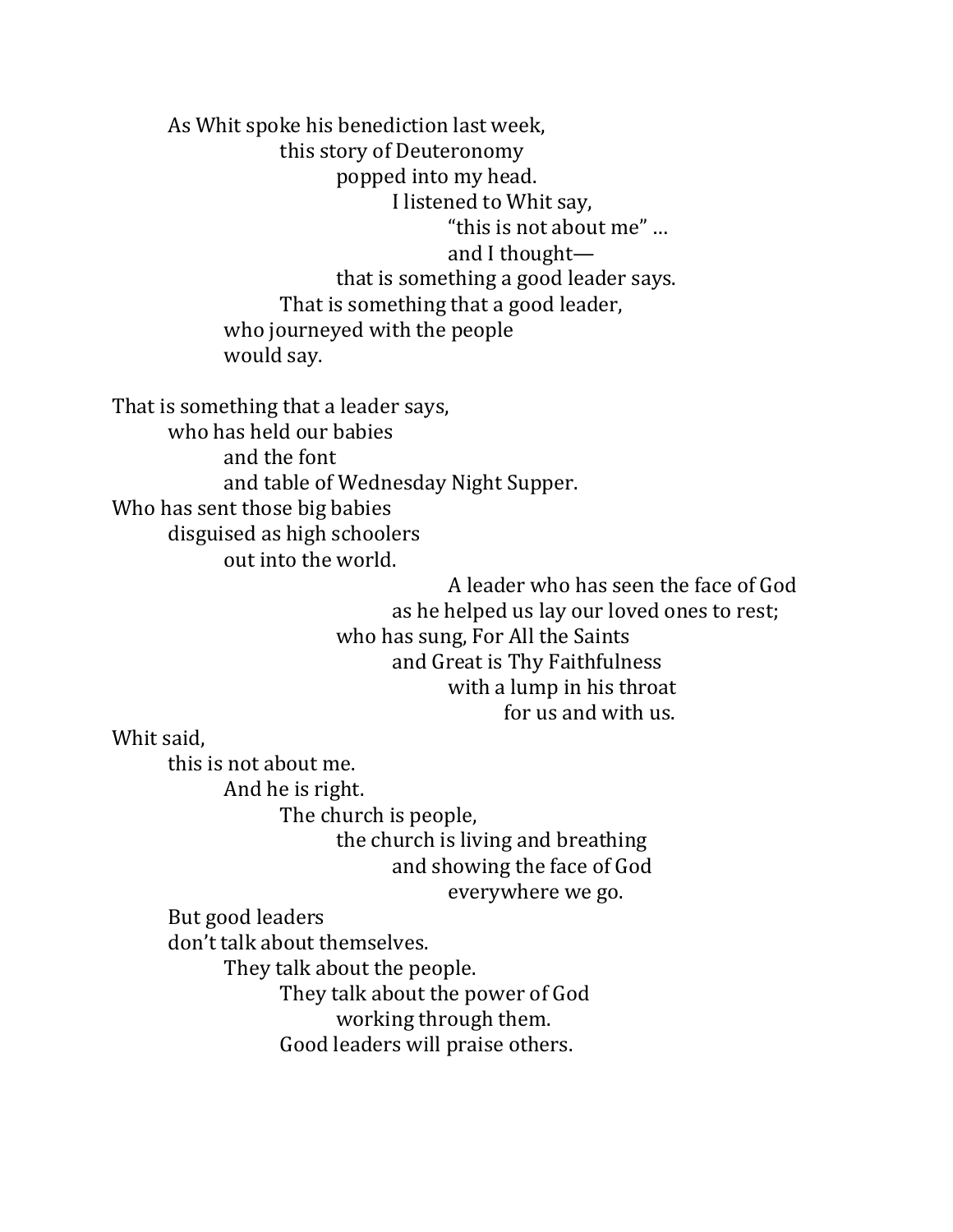Whit, you have been such a good leader. There will not be another Whit for us —there will be other pastors who in their own right will be wonderful, just as you are. And none of our leaders,

none our pastors, thyself included, are flawless or perfect.

But there is no doubt that you like Moses have faithfully walked this journey with all of us, and now you will take your vision and vigor and depart, you will enter a promised land that is well-deserved.

You have prepared us to continue going. You have been with us this far, and now you send us into the continued land of hope, abundance, grace and promise. You yourself will enter the land of well-earned rest and renewal.

In my Bible, the heading over this last section, of this last book of Israel coming into God's promise, the heading is, *Moses' departure and epitaph*.

Whit, this is the season of your departure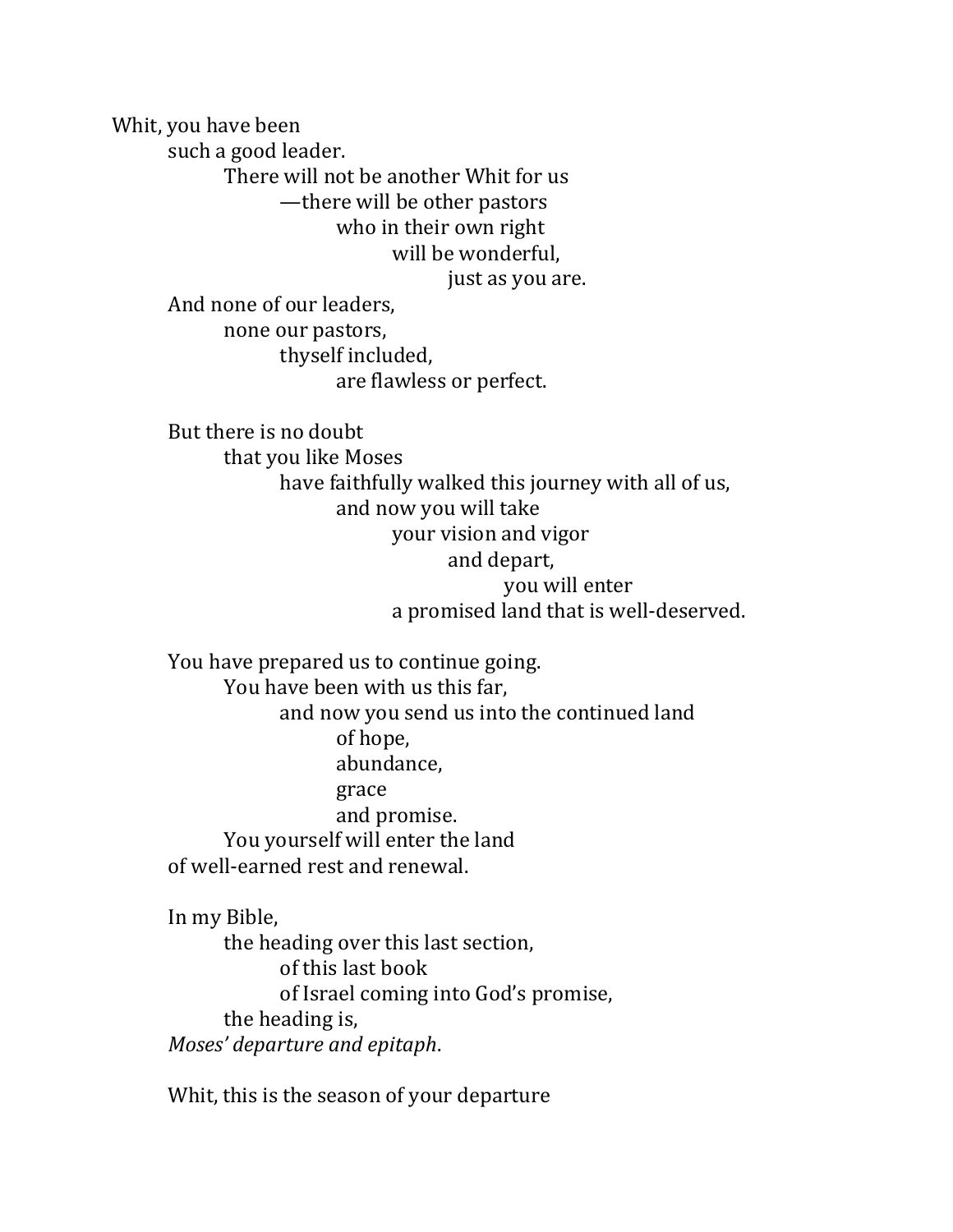but not your epitaph. As our leader we are beyond grateful for the many ways that you have been with us on this journey towards God's promises. You have surely seen God face to face here in Hickory, in Ames, in Louisville, in Atlanta, in all the places where you have faithfully served the family of God.

Whit, to offer a short summary from a great leader who borrowed from another great leader, We've got some difficult but wonderful days ahead. We pray that you've been to the mountaintop.

Like anybody, we would like you to live a long life. Longevity has its place. But we know you aren't as concerned about that as you are about doing God's will. May this be a mountain top that you are able to look out over. We pray you can see the promised land. And thank you for taking us with you, and being with us on this extraordinary journey of our lives.<sup>3</sup>

Amen.

## **Benediction**

Claude gets credit for this benediction: In the book of Numbers, Chapter 8 says,